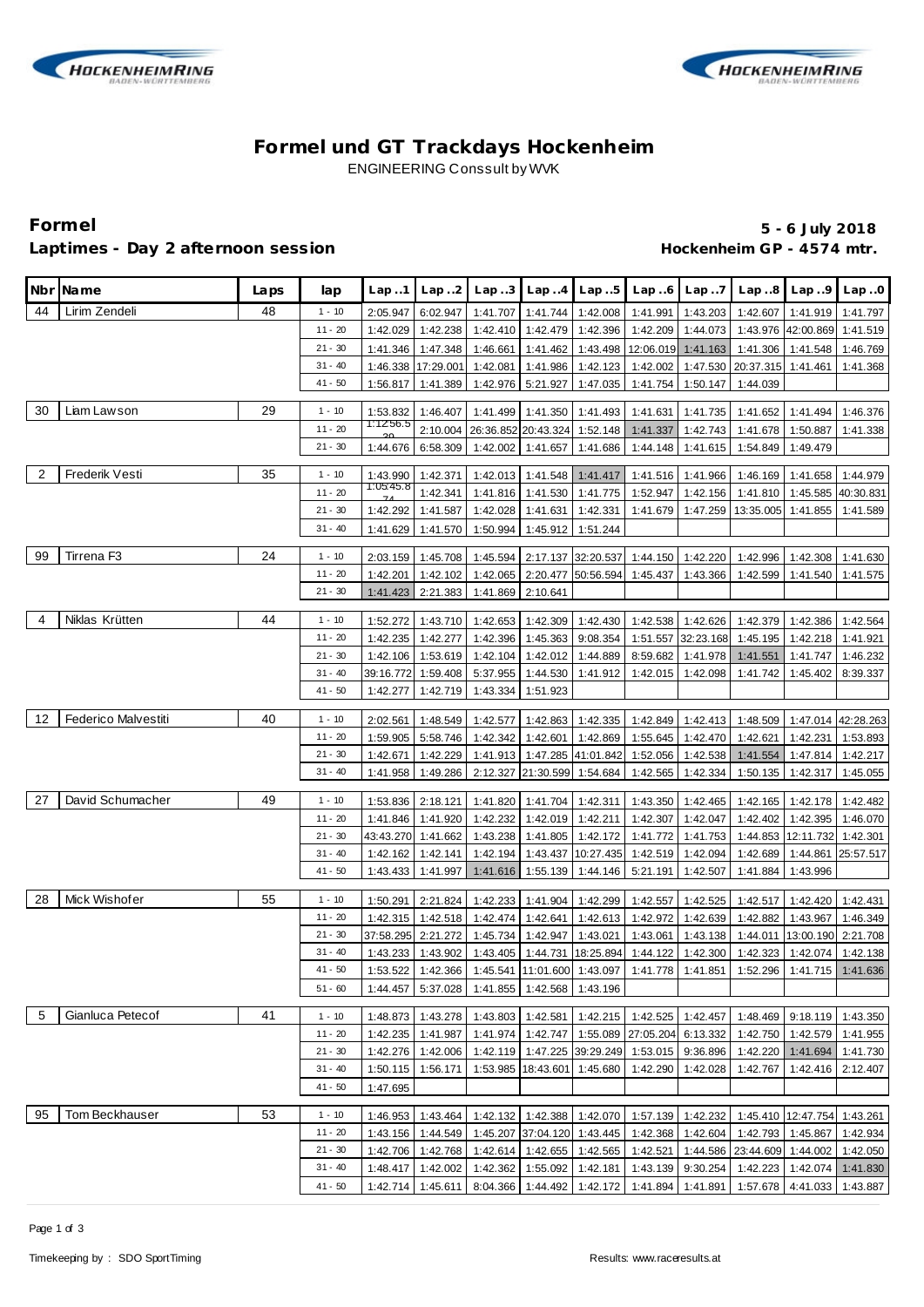



## **Formel und GT Trackdays Hockenheim** ENGINEERING Conssult by WVK

## **Formel 5 - 6 July 2018** Laptimes - Day 2 afternoon session **Matter and American Captive Control** Hockenheim GP - 4574 mtr.

|    | Nbr Name              | Laps | lap                    | Lap1                 | Lap.2                | Lap.3                          | Lap.4                          | Lap.5                       | Lap.6                                      | Lap.7                | Lap.8                                                                             | Lap.9                | Lap.0                |
|----|-----------------------|------|------------------------|----------------------|----------------------|--------------------------------|--------------------------------|-----------------------------|--------------------------------------------|----------------------|-----------------------------------------------------------------------------------|----------------------|----------------------|
|    |                       |      | $51 - 60$              | 1:42.544             | 1:42.459             | 1:46.100                       |                                |                             |                                            |                      |                                                                                   |                      |                      |
|    |                       |      |                        |                      |                      |                                |                                |                             |                                            |                      |                                                                                   |                      |                      |
| 22 | Lucas Alecco Roy      | 31   | $1 - 10$               | 1:55.193             | 2:11.810             | 1:47.852                       | 2:14.402                       | 1:57.566                    | 2:16.245                                   |                      | 1:46.804 41:39.170<br>1:00:54.3                                                   | 1:42.716             | 1:42.087             |
|    |                       |      | $11 - 20$              | 1:42.216             | 1:41.911             | 1:42.177                       | 1:41.852                       | 1:42.056                    | 1:42.023                                   | 1:44.840             |                                                                                   | 1:42.070             | 1:42.504             |
|    |                       |      | $21 - 30$              | 1:42.058             | 1:42.207             | 1:42.195                       | 1:44.545                       | 3:34.355                    | 1:43.161                                   | 1:41.951             | 1:42.696                                                                          | 1:41.915             | 1:42.753             |
|    |                       |      | $31 - 40$              | 1:46.680             |                      |                                |                                |                             |                                            |                      |                                                                                   |                      |                      |
| 21 | <b>Charles Weerts</b> | 31   | $1 - 10$               | 1:48.471             | 1:42.238             |                                |                                | 1:42.009 1:42.255 1:42.111  |                                            |                      | 1:58.742 1:44.711 51:53.572 1:42.966                                              |                      | 1:42.929             |
|    |                       |      | 11 - 20                | 1:42.677             | 1:42.697             |                                |                                | 1:42.754 1:42.820 1:42.885  |                                            | 1:44.209 51:39.459   | 1:42.903                                                                          | 1:42.111             | 1:41.918             |
|    |                       |      | 21 - 30                | 1:42.093             | 1:42.941             | 23:57.140 1:42.282             |                                | 1:42.015                    | 1:42.076                                   | 1:54.124             | 1:42.276                                                                          | 1:42.033             | 1:42.310             |
|    |                       |      | $31 - 40$              | 1:43.758             |                      |                                |                                |                             |                                            |                      |                                                                                   |                      |                      |
|    |                       |      |                        |                      |                      |                                |                                |                             |                                            |                      |                                                                                   |                      |                      |
| 74 | Enz o Fittip aldi     | 39   | $1 - 10$               | 1:49.289             | 1:42.654             |                                |                                | 1:41.966 1:42.014 2:21.777  | 1:43.736                                   | 1:42.373             |                                                                                   | 1:46.489 12:17.935   | 1:45.714             |
|    |                       |      | $11 - 20$              | 1:42.620             | 1:42.469             | 1:42.361                       |                                | 1:58.416 23:40.126          | 1:53.308                                   | 5:41.260             | 1:42.775                                                                          | 1:42.577             | 1:42.708             |
|    |                       |      | $21 - 30$<br>$31 - 40$ | 2:09.019             | 1:42.902             |                                |                                | 1:49.091 44:06.884 1:48.862 | 1:42.559                                   | 1:42.087             | 1:42.098                                                                          | 2:07.270             | 1:43.318             |
|    |                       |      |                        | 1:57.437             | 23:15.343            |                                |                                | 1:43.334 1:44.699 1:42.102  | 1:52.846                                   | 1:42.321             | 1:47.455                                                                          | 2:02.615             |                      |
| 33 | Jack Doohan           | 33   | $1 - 10$               | 1:46.516             | 1:43.081             |                                |                                | 1:42.658 1:42.417 1:42.029  | 1:42.237                                   | 1:56.165             |                                                                                   | 1:42.222 12:55.904   | 1:42.580             |
|    |                       |      | $11 - 20$              | 1:42.155             | 1:47.318             | 1:49.531                       | 26:00.348 8:08.497             |                             | 1:43.433                                   | 1:47.061             | 1:42.711                                                                          | 45:43.915            | 1:43.690             |
|    |                       |      | $21 - 30$              | 1:42.316             | 1:42.055             | 1:53.735                       | 1:42.375                       | 1:52.327                    | 1:52.058                                   | 1:42.330             | 15:44.286                                                                         | 1:42.910             | 1:42.309             |
|    |                       |      | $31 - 40$              | 1:42.244             | 1:42.485             | 1:56.575                       |                                |                             |                                            |                      |                                                                                   |                      |                      |
| 64 | Oliver Caldw ell      | 39   | $1 - 10$               |                      |                      |                                |                                |                             |                                            |                      |                                                                                   |                      |                      |
|    |                       |      | $11 - 20$              | 1:48.785<br>1:42.247 | 1:43.167<br>1:49.155 | 1:42.469                       | 1:42.303                       | 2:01.439                    | 1:42.811                                   |                      | 1:47.119 14:25.934<br>1:42.640                                                    | 1:42.699             | 2:00.031             |
|    |                       |      | $21 - 30$              | 1:45.104             | 35:12.480            | 1:43.451                       | 24:52.867 1:54.835<br>1:42.473 | 6:14.855<br>1:42.233        | 1:43.021<br>1:43.345                       | 1:42.546<br>1:42.309 | 1:42.953                                                                          | 1:42.896<br>1:49.278 | 1:42.676             |
|    |                       |      | $31 - 40$              | 1:43.671             | 1:42.294             | 1:42.524                       | 1:42.054                       | 1:49.179                    | 1:50.329                                   | 1:43.718             | 1:42.182                                                                          | 1:45.350             | 14:46.778            |
|    |                       |      |                        |                      |                      |                                |                                |                             |                                            |                      |                                                                                   |                      |                      |
| 23 | Joey Alders           | 39   | $1 - 10$               | 1:45.469             | 1:50.183             |                                |                                | 2:34.230 15:00.623 1:48.040 | 2:28.603                                   | 6:39.592             | 1:46.110                                                                          | 2:43.319 32:01.508   |                      |
|    |                       |      | 11 - 20                | 1:48.069             | 2:28.042             |                                |                                |                             | 5:51.154   1:48.473   2:28.799   28:31.076 | 1:43.379             | 1:43.434                                                                          | 1:42.970             | 1:42.889             |
|    |                       |      | $21 - 30$              | 1:43.190             | 1:43.104             |                                | 1:49.656 13:19.466 1:42.899    |                             | 1:43.292                                   | 1:42.482             | 1:42.710                                                                          | 1:42.780             | 1:52.826             |
|    |                       |      | $31 - 40$              |                      | 13:00.358 1:42.784   |                                | 1:42.218 1:42.136              | 1:42.457                    | 1:42.137                                   | 1:42.399             | 1:43.572                                                                          | 1:46.839             |                      |
| 69 | Jesse Salmenautio     | 46   | $1 - 10$               | 1:46.478             | 1:43.868             |                                |                                | 1:53.064 5:56.224 1:43.700  | 1:43.811                                   | 1:45.224             | 1:43.520                                                                          | 2:10.743             | 6:07.414             |
|    |                       |      | $11 - 20$              | 4:18.283             | 1:42.532             |                                |                                |                             | 2:05.043 34:16.945 2:04.409 12:15.580      | 1:42.477             | 1:42.191                                                                          | 1:42.169             | 1:42.184             |
|    |                       |      | $21 - 30$              | 1:42.139             | 1:42.274             | 1:42.837                       |                                | 2:27.373 27:35.368          | 1:43.093                                   | 1:43.086             | 1:43.158                                                                          | 1:43.567             | 1:43.283             |
|    |                       |      | $31 - 40$              | 1:43.224             | 2:18.164             | 7:22.362                       | 1:45.192                       | 1:42.806                    | 1:42.583                                   | 1:42.315             | 1:42.721                                                                          | 1:42.609             | 1:42.633             |
|    |                       |      | $41 - 50$              | 2:12.338             | 11:33.347            | 1:56.647                       | 2:18.835                       | 1:42.658                    | 2:01.712                                   |                      |                                                                                   |                      |                      |
|    |                       |      |                        |                      |                      |                                |                                |                             |                                            |                      |                                                                                   |                      |                      |
| 26 | Leon Kohler           | 39   | $1 - 10$               | 1:47.953             | 1:43.379             | 1:42.810                       | 1:42.912                       | 1:42.549                    | 1:42.578                                   | 1:43.487             | 1:45.651                                                                          | 44:07.115            | 1:43.403             |
|    |                       |      | $11 - 20$              | 1:42.766             | 1:42.332             | 1:42.422                       |                                | 1:43.095 1:42.680           | 1:42.509                                   |                      | 1:44.116 17:01.629                                                                | 1:42.308             | 1:42.150             |
|    |                       |      | $21 - 30$              |                      |                      |                                |                                |                             |                                            |                      | 1:42.339 1:52.142 39:02.845 1:42.796 1:43.016 1:42.926 1:43.711 1:43.250 1:45.644 |                      | 7:48.396             |
|    |                       |      | $31 - 40$              | 1:43.155             | 1:42.445             |                                |                                | 1:42.562 1:44.300 1:42.914  | 1:43.083                                   | 1:42.543             | 1:42.826                                                                          | 1:48.918             |                      |
| 10 | Konsta Lappalainen    | 50   | $1 - 10$               | 1:54.998             | 1:46.651             |                                |                                | 1:43.435 1:43.039 1:43.523  | 1:44.131                                   | 1:43.339             | 1:44.223                                                                          | 1:43.726             | 1:55.719             |
|    |                       |      | $11 - 20$              | 6:57.017             | 1:49.838             |                                |                                | 1:42.567 1:46.113 1:55.653  | 1:42.609                                   |                      | 1:59.530 33:55.119 1:42.844                                                       |                      | 1:42.781             |
|    |                       |      | $21 - 30$              | 1:42.963             | 1:43.389             |                                |                                | 1:43.120 1:44.632 4:14.449  | 1:43.736                                   | 1:43.360             | 1:43.214                                                                          | 1:42.975             | 1:50.715             |
|    |                       |      | $31 - 40$              | 29:21.257            | 1:43.743             |                                |                                | 1:43.523 1:42.857 1:43.173  | 1:44.149                                   | 1:43.556             | 1:55.807                                                                          | 9:39.110             | 1:57.532             |
|    |                       |      | $41 - 50$              | 1:59.289             | 7:26.611             | 1:49.679                       | 1:42.194                       | 1:42.460                    | 2:00.815                                   | 7:50.818             | 1:42.523                                                                          | 1:42.810             | 1:58.702             |
| 81 | Sebastian Estner      | 46   | $1 - 10$               |                      |                      |                                | 1:42.930                       | 1:43.406                    | 1:43.679                                   |                      |                                                                                   |                      |                      |
|    |                       |      | $11 - 20$              | 1:49.671             | 1:43.381             | 1:43.202<br>12:15.295 1:45.348 |                                | 1:15:22.5                   |                                            | 1:43.501             | 1:43.594                                                                          | 1:44.172<br>1:43.272 | 1:44.203             |
|    |                       |      | $21 - 30$              | 1:43.463<br>1:44.002 | 1:51.428<br>1:43.485 |                                |                                | 1:43.582 1:43.243 1:43.094  | 1:50.029<br>1:50.915                       | 1:43.755<br>8:57.952 | 1:43.256<br>1:43.866                                                              | 1:43.005             | 1:42.807<br>1:43.571 |
|    |                       |      | $31 - 40$              | 1:43.828             | 1:43.380             | 1:43.341                       |                                | 1:54.222 1:46.763           | 10:35.632                                  | 1:56.039             | 1:44.560                                                                          | 1:43.360             | 1:43.254             |
|    |                       |      | $41 - 50$              | 1:43.414             | 1:42.994             |                                |                                | 1:43.659 1:46.522 1:43.474  | 1:58.725                                   |                      |                                                                                   |                      |                      |
|    |                       |      |                        |                      |                      |                                |                                |                             |                                            |                      |                                                                                   |                      |                      |